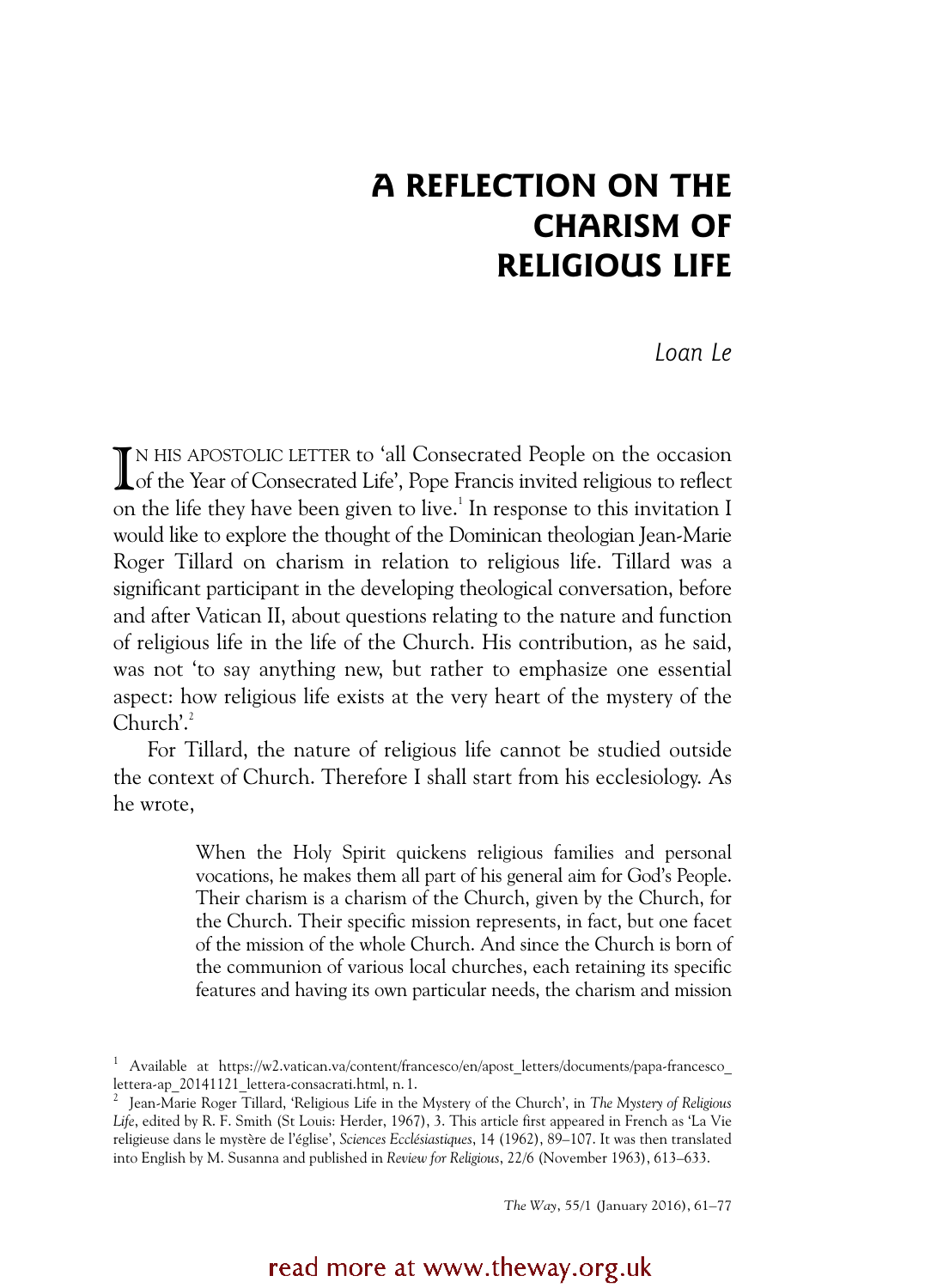of religious cannot find their fulfilment elsewhere than in the tasks and undertaking of the very concrete Christian environments in which these communities choose to implant themselves.<sup>3</sup>

Given that Tillard believed the charism of religious institutes to be granted for the Church, how does he understand that charism? I shall begin by outlining Tillard's thought on charism generally and move on to how Tillard relates the concept of charism to religious life in particular.

#### *Tillard's Notion of the Term 'Charism'*

Tillard acknowledges that the term 'charism' has provoked some confusion. In his book *There Are Charisms and Charisms*, he briefly clarifies that the adjective 'charismatic' relates to grace and spiritual experience: the Greek prefix *charis* signifies grace. With reference to the writings of Paul the Apostle, he adds that 'charisms' denote the gratuitous gifts of the Spirit.<sup>4</sup> For Tillard, the term encompasses a broad range of personal spiritual experiences, as well as states of life: as he says, 'Paul has given to the married state the name of charism, just as he does for the celibate state'.<sup>5</sup> Moreover, particularly in his examination of Paul's writings, Tillard discovers that charism is not just a gift for the benefit of the community but also a gift for the believer's personal relationship with the Lord:

> Paul does use the word charism in a way that instantly evokes a pause to contemplate the inner experience. In particular, he does so in 1 Corinthians 7. There the fact of being *agamos* (unmarried) is indicated as a charism (1 Corinthians 7:7). The context shows that what makes this gift of the Spirit meaningful is not primarily its usefulness to the community but the believer's personal relationship with his Lord (see also  $7:32-34$ ).<sup>6</sup>

When commenting on the so-called charismatic renewal movement of his time, Tillard affirmed that 'for the great majority of its followers, the charismatic movement simply expresses a sincere desire to renew the inner life, and more particularly the experience of God'.<sup>7</sup> But when 'the

5 Jean-Marie Roger Tillard, *Devant Dieu et pour le monde: le projet des religieux* (Paris: Cerf, 1974), 147. <sup>6</sup>

<sup>&</sup>lt;sup>3</sup> Jean-Marie Roger Tillard, 'The Paths of Obedience', *Lumen Vitae*, 31/3–4 (1976), 282.<br><sup>4</sup> Jean-Marie Roger Tillard, Thara Age Charinne and Charinne The Palizious Life, transl

Jean-Marie Roger Tillard, *There Are Charisms and Charisms: The Religious Life*, translated by Olga Prendergast (Brussels: Lumen Vitae, 1977), 12 .

<sup>&</sup>lt;sup>6</sup> Tillard, *There Are Charisms and Charisms*, 67.

Tillard, *There Are Charisms and Charisms*, 16.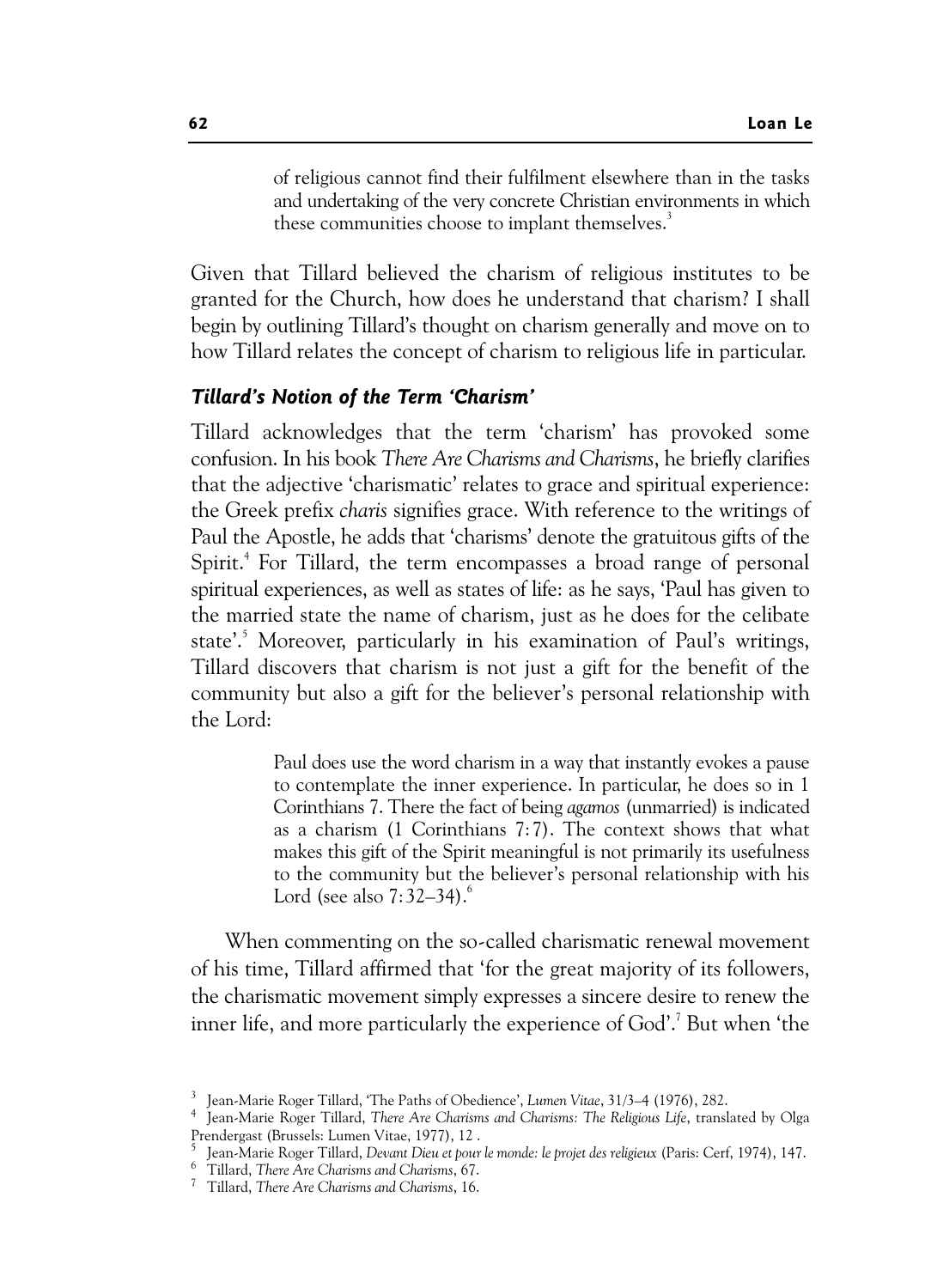

charismatic renewal movement presents itself as an absolute', its followers might involve themselves in a kind of experience of spiritual enthusiasm to which everything else had become subordinated.<sup>8</sup> In their desire to highlight the role of the Holy Spirit in the Church's life, certain groups within the movement introduced confusion and even misrepresentation in relation to the terms 'charismatic' and 'charism'.

Among such groups, these terms were essentially 'linked with an extraordinary manifestation of gifts, attributed to the outpouring of the Spirit: glossolalia, interpretation, prophecy, healing' and miraculous phenomena. Tillard objected to this orientation. Associating charismatic experience only with such manifestations was, for him, 'an extraordinarily myopic view'.<sup>9</sup> If the terms were given their true meaning, the charismatic life and the experience of the Spirit were considerably broader than the usage of these groups implied.<sup>10</sup> Tillard was firmly convinced that charisms do not just consist of extraordinary experience, nor are they necessarily exclusive or astonishing. Rather, they are all the gifts of the Holy Spirit that are bountifully given to all the baptized. As he states,

<sup>8</sup> Tillard, *There Are Charisms and Charisms*, 17.

<sup>9</sup> Tillard, *There Are Charisms and Charisms*, 13.

<sup>10</sup> Tillard, *There Are Charisms and Charisms*, 13–15.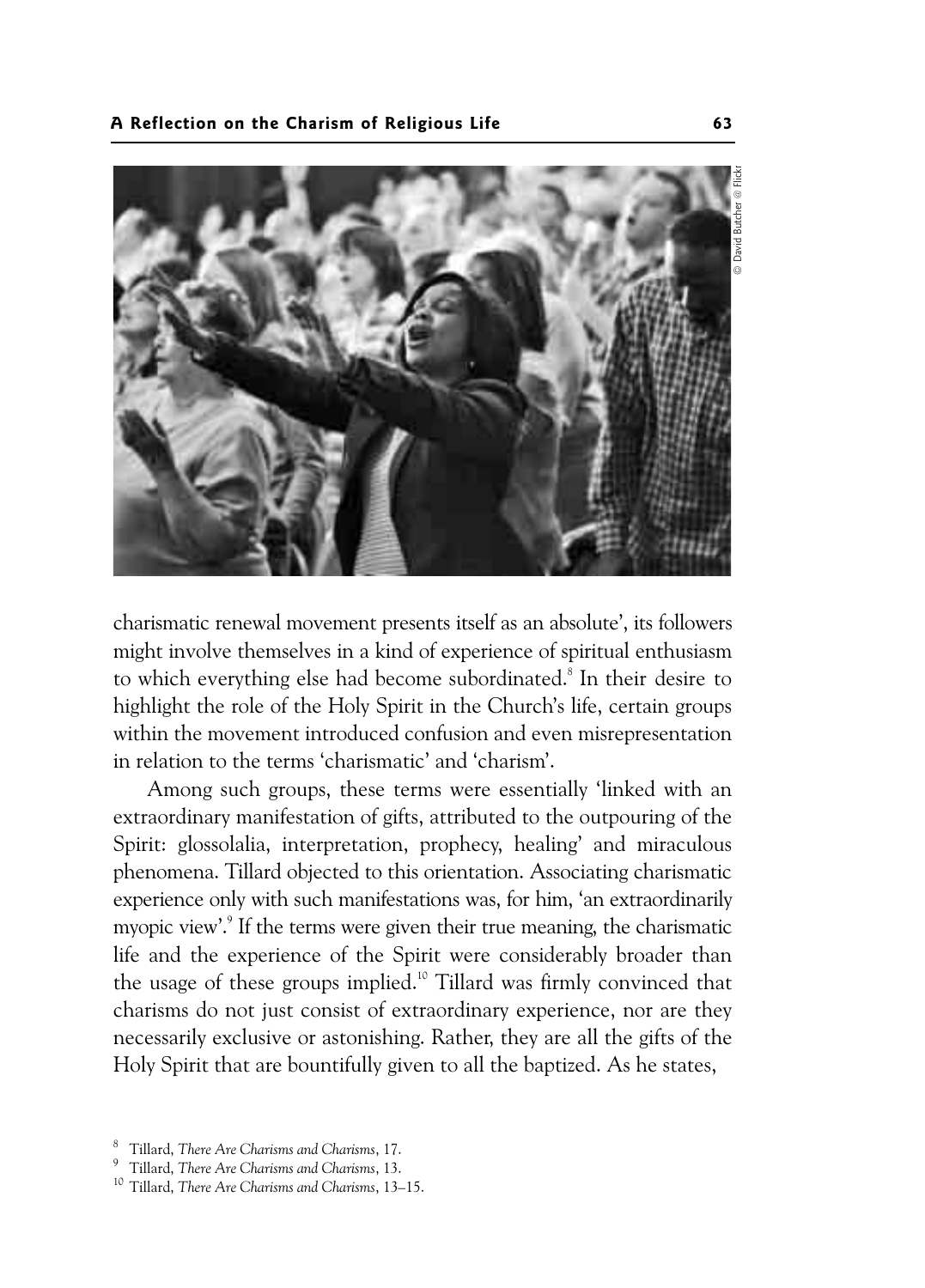Every authentic Christian life is a life in the Spirit and fully charismatic, even without glossolalia, prophecy, interpretation or any other extraordinary gift. Every Christian eucharistic assembly is charismatic, even when there is no external manifestation of the outpouring of the Spirit. Every Christian prayer is a prayer in the Spirit, even without the enthusiasm of a communicative experience. And I venture to add that every Christian suffering lived in Christ is charismatic, even if it is not the object of healing. $11$ 

However, Tillard did believe that there was a valid role for enthusiasm in the domain of spiritual experience. He proposed two ways of interpreting enthusiasm in relation to religious matters. On the one hand, 'like artistic enthusiasm—which has been compared to an intoxication that carries man far away from the rational and the normal—religious enthusiasm, if not kept under control, can lead to the worst excesses'. This kind of enthusiasm is associated with fanaticism and all kinds of illuminism, and at times borders on insanity. On the other hand, when rooted in a genuine experience of the divine, religious enthusiasm is 'the mainspring of those bursts of inspiration which restore to mankind its sense of the transcendent and its thirst for God'.<sup>12</sup> This is 'the enthusiasm born of an experience of the Spirit'.<sup>13</sup>

Concerning this latter enthusiasm, Tillard distinguished between two levels. The first level is what he called a 'wholly personal and inward' experience, that is, 'the person experiences God's power filling him, he feels that he is being seized by the Spirit and urged to place his living strength under the power of the Spirit'. It is an experience of faith, for an enthusiasm that comes from the Spirit must needs be one that is grounded in faith. This is the sense in which Tillard applies the term 'enthusiasm' when developing his argument on the charism of religious life. The second level is 'more external'. That is, the person feels an encounter with the Spirit through extraordinary phenomena and gestures such as glossolalia, prophecy, ecstasy, thaumaturgy and the gift of healing. Tillard observes that these phenomena, which are found in all religions, are not in themselves typically 'evangelical'.<sup>14</sup> In some excessive cases they may

<sup>11</sup> Tillard, *There Are Charisms and Charisms*, 15.

<sup>12</sup> Tillard, *There Are Charisms and Charisms*, 36.

<sup>13</sup> Tillard, *There Are Charisms and Charisms*, 37.

<sup>14</sup> Tillard, *There Are Charisms and Charisms*, 37.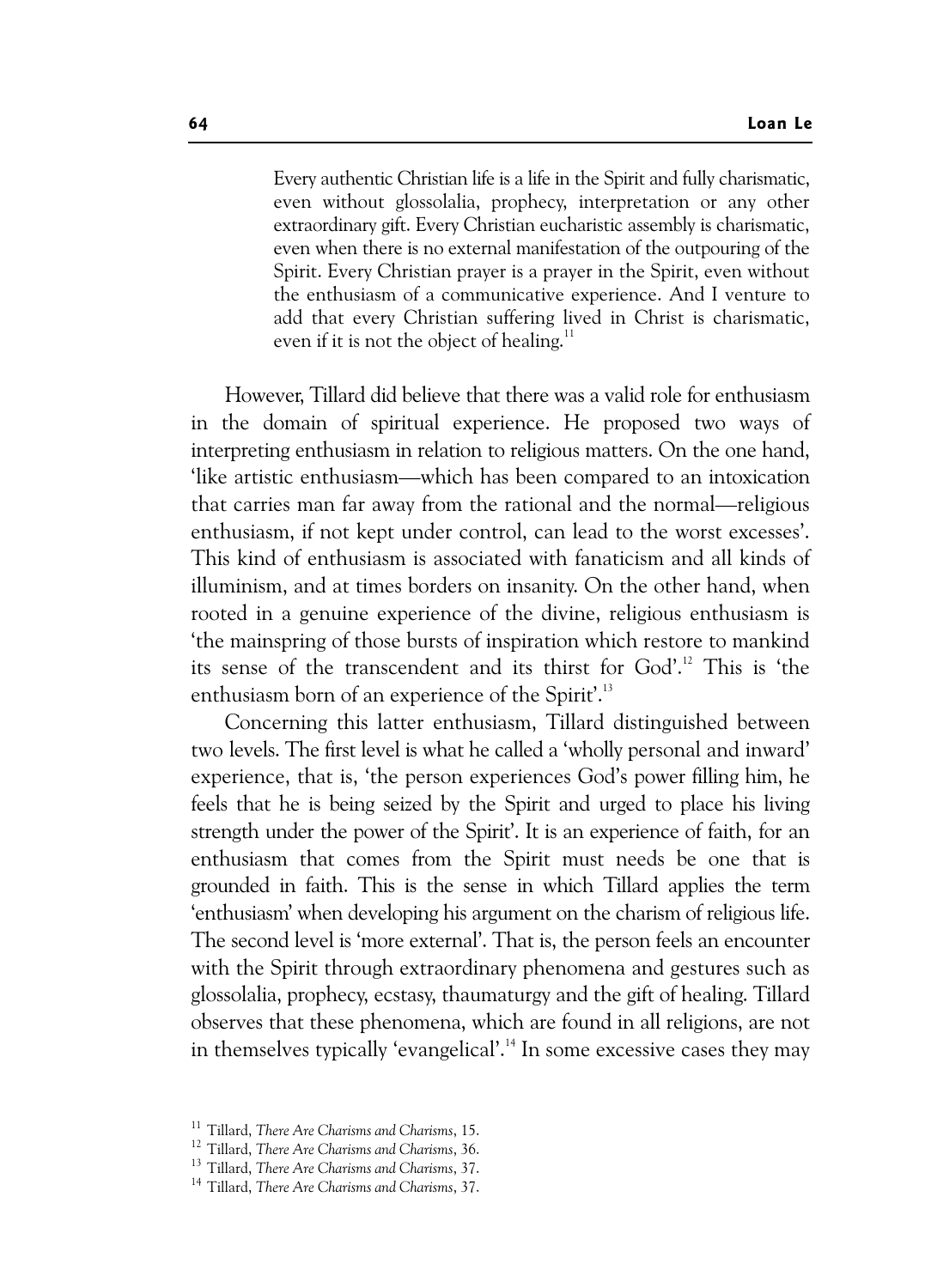even demonstrate traces of an extreme trust in the value of human effort or self-satisfaction.15

For Tillard, genuine charisms need to be recognised and discerned. He considers love to be an essential characteristic. Reflecting on St Paul's words in 1 Corinthians 13, he writes,

> The Christian criterion in this domain is neither the quantity nor the extraordinariness of the individual or collective experience, but the quality of the love of God and mankind that surrounds the experience.<sup>16</sup>

Supernatural phenomena and spiritual gifts cannot be acknowledged as genuine charisms unless they actualise love for God and neighbour. Furthermore, a genuine charism will lead people to praise and service. As Tillard says, 'the charism has to transcend the level of experience confined to the person or the group—including all the joy and peace one may derive from it—and lead on to the service of the Lord's glory'. He emphasizes that charisms are not predominantly ecstatic but doxological giving praise to God. 'They are not primarily a privilege but a service (1 Corinthians  $12:5-7$ ).<sup>17</sup> Praising God and serving God and God's people are the expression of authentic charisms.

Significantly, Tillard believes that love, praise and service will find their expression in the result of *koinonia* (communion) which is 'the essential fruit of the Spirit'.18 According to him, the desire to praise God and serve others cannot find itself in exclusiveness. He observes that those who form coteries that are more fascinated by the ecstatic experience

than by love can cause unease and a disturbed atmosphere in the community, and where such coteries exist in a community the Lord's Spirit is not at work. Attitudes that undermine the spirit of *koinonia* do not come from the Spirit of God. Tillard's concept of charism can be interpreted as a

*The kind of love that leads to praise and service* 

gratuitous gift of the Spirit given for the benefit of the community but also, and above all, for the believer's personal relationship with the Lord. Born of an experience of the Spirit, charisms are seen as spiritually linked to an enthusiasm grounded in faith. They are the gifts of the Holy

<sup>15</sup> Tillard, *There Are Charisms and Charisms*, 37–41.

<sup>16</sup> Tillard, *There Are Charisms and Charisms*, 25. 17 Tillard, *There Are Charisms and Charisms*, 25. 18 Tillard, *There Are Charisms and Charisms*, 25.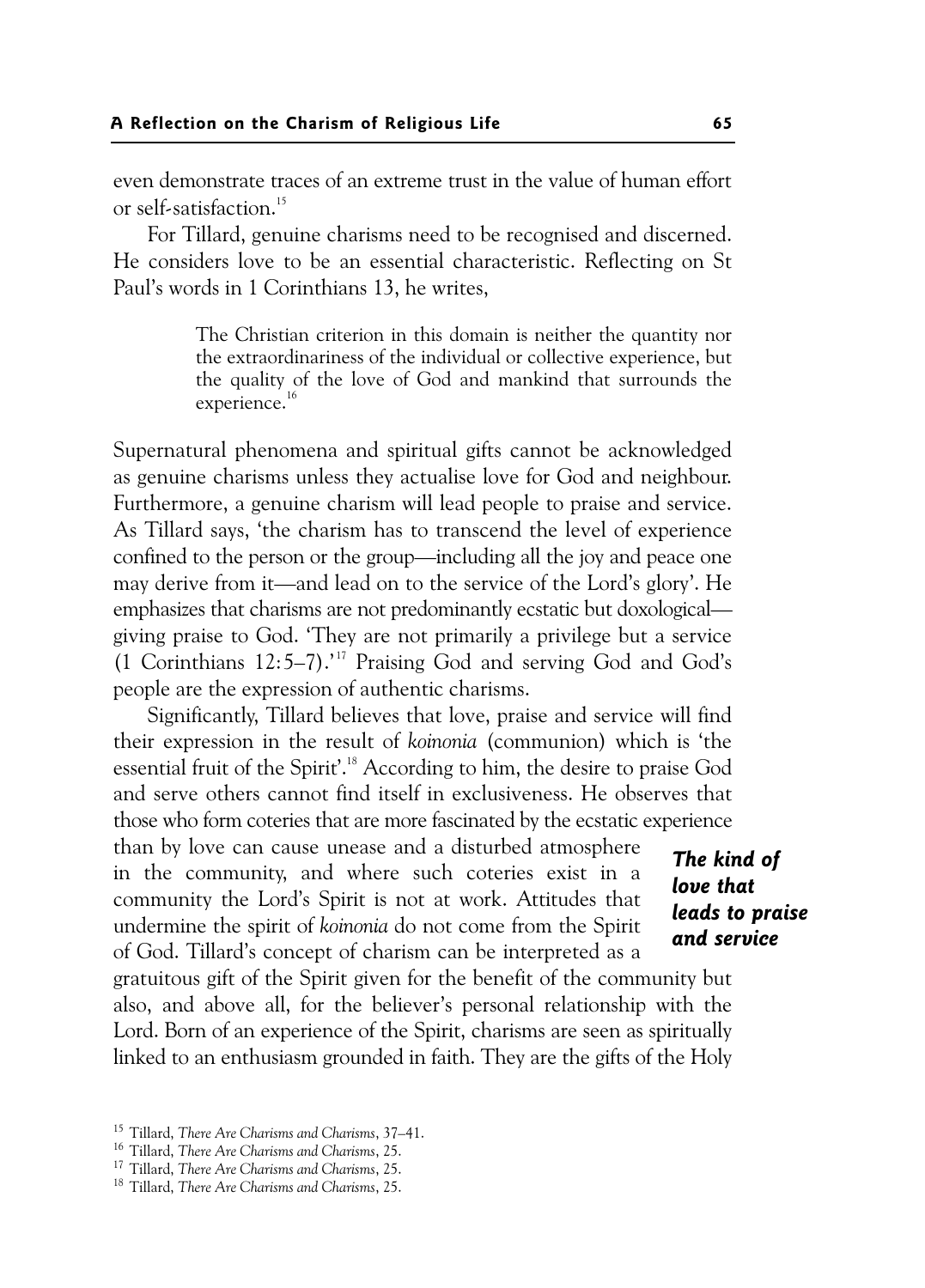Spirit bountifully given to all the baptized according to their state of life. Genuine charisms will be signified by the kind of love that leads to praise and service expressed in *koinonia,* an essential fruit of the Spirit.

#### *Tillard on Charism of Religious Life*

Tillard believed that the Christian life is innately related to the Spirit and that 'every authentic Christian life is a life in the Spirit and fully charismatic', whether it be lived in the single, married or religious state.<sup>19</sup> The question then arises as to what distinguishes the charism of religious life from other charisms in the Christian community. Tillard starts from the premise that religious life is a state of life within the Church whose primary component is a relationship built on faith and expressed in a charismatic call and a charismatic response. I will look more closely at the three elements making up this premise: religious life as a state of life in the Church; charismatic call as a primary component of religious life; and charismatic response as a primary component of religious life.

### *Religious Life as a State of Life*

Tillard centres his teaching on religious life in the theology of *koinonia*. Through baptism, believers are initiated sacramentally into communion with God and, at the same time, into the life of the Church—sharing



19 Tillard, *There Are Charisms and Charisms,* 15–16; Jean-Marie Roger Tillard, *Religieux aujourd'hui* (Brussels: Lumen Vitae, 1972), 55; Tillard, 'Religious Life in the Mystery of the Church', 21–25.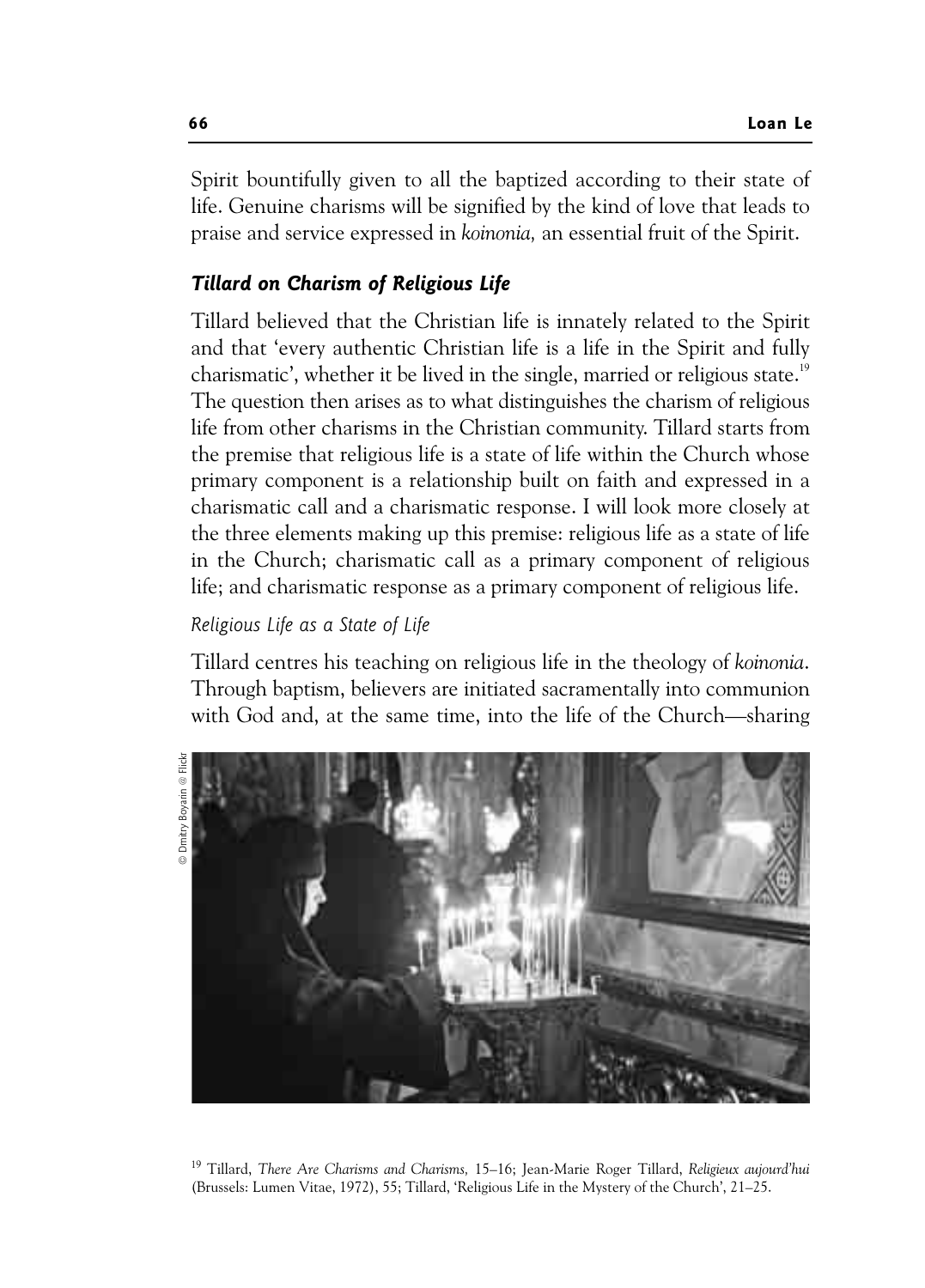in the mystery of the 'communion of life' with the Father and with others in Jesus Christ by the power of the Holy Spirit.<sup>20</sup> Although it is made up of sinners, the Church is always holy, because it belongs to God, who alone is holy. This is 'where the drama of the Church is situated': it is holy in God's love, but sinful through human weakness.<sup>21</sup> The reality is that Christians live in a state of tension as they follow the call to 'the perfection of charity and hence of communion' in the midst of the demands and responsibilities of their state of life.<sup>22</sup>

It is through its sacraments and different states of life that the Church offers its members the means of responding to their particular call.<sup>23</sup> For each and every person, this call 'consists in living according to the charism' they have received.<sup>24</sup> While none of the states of life constitutes perfection, they provide a pathway to evangelical perfection in whatever way the Spirit leads a person to that goal.<sup>25</sup> Tillard defines religious life as 'the tending towards perfection'.<sup>26</sup> He writes,

> But the perfection of what? Quite simply, of the Christian life. Because he wants to realize the mystery of charity perfectly, that is to say in the terms we have been using the mystery of communion of life with God and with one's fellow men, the religious is not content merely to observe the precepts; he freely and generously binds himself to the narrow way which leads to the keeping of the evangelical counsels; for the sake of this he cuts himself off from everything that could place an obstacle between himself and God … he binds himself to a *state* of perfection. The word 'state' implies stability and in this case stability that implies an entire lifetime.<sup>27</sup>

For Tillard, religious life does not belong to the hierarchical structure of the Church but takes its source directly from the Holy Spirit. The initiative for this life does not normally come from within the hierarchy

<sup>&</sup>lt;sup>20</sup> Tillard, *There Are Charisms and Charisms*, 4–5.<br><sup>21</sup> Jean-Marie Roger Tillard, 'Religious Life, Sign of the Eschatological Church', in *The Mystery of Religious Life*, 61–63. This article was also published in *Review for Religious*, 23/2 (March 1964), 197– 206.

 $^{22}$  Tillard, 'Religious Life, Sign of the Eschatological Church', 63–66; Tillard, 'Religious Life in the Mystery of the Church', 15.

<sup>&</sup>lt;sup>23</sup> Tillard, 'Religious Life in the Mystery of the Church', 23.

<sup>24</sup> Jean-Marie Roger Tillard, *A Gospel Path: The Religious Life*, translated by Olga Prendergast (Brussels: Lumen Vitae, 1977), 17.<br><sup>25</sup> Tillard, Devant Dieu et pour le monde, 147.

<sup>&</sup>lt;sup>26</sup> Tillard, 'Religious Life in the Mystery of the Church', 8.

<sup>27</sup> Tillard, 'Religious Life in the Mystery of the Church', 8–9.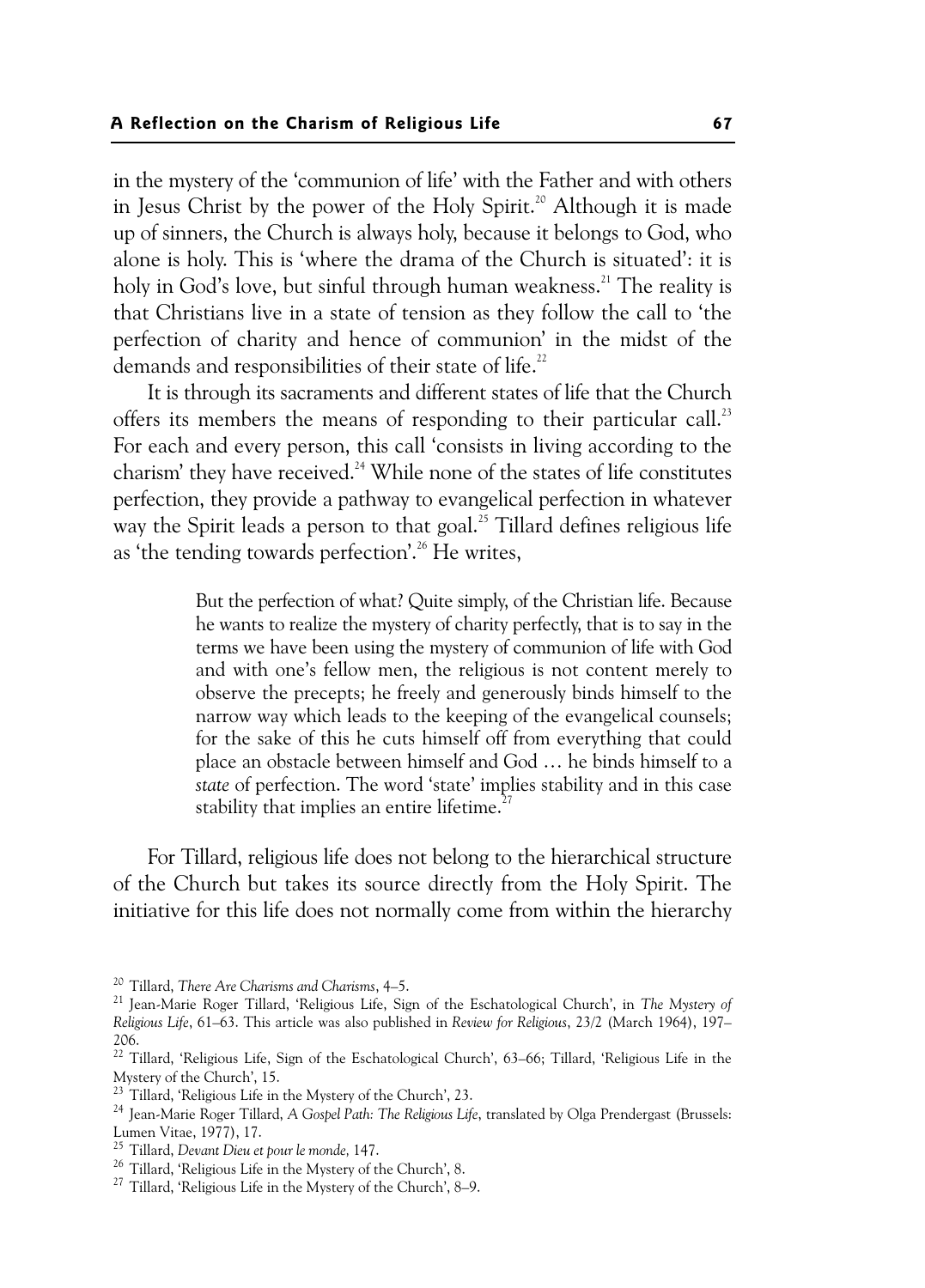but from the faithful, the People of God. This point, Tillard insists, is fundamental. Here, the action of the Holy Spirit is not confined to the domain of the sacramental and hierarchical. It is essential to emphasize this.28 Inspired by the Holy Spirit, religious life is a particular way of living the communal experience of grace in the kind of generous response that is never satisfied with itself. Rather, it aims to move the heart to a more solid commitment in a special and vigorous way, in light of the totally mysterious dimension of the Christian experience. Normally it appears because a person, seized by the Holy Spirit, joins with other brothers and sisters to seek the Lord together in a particular state of life.<sup>29</sup>

Tillard finds this state of life is essentially 'characterized by the three vows  $\ldots$  and the practice of common life'.<sup>30</sup> However, he cautions that its members do not 'make vows of poverty, obedience, and chastity to add new dignity or to graft a new function upon what Christian initiation has written in the very depths of  $[$ their $]$  being'.<sup>31</sup> The vows are merely a means to permit the baptismal life to reach its full flowering.<sup>32</sup> One becomes a religious not for the sake of the vows, but for the sake of the gospel. He writes,

> Although the vows represent elements that are specific to the religious life, and therefore indispensable to whoever feels called to that life by the Holy Spirit, they are not the primary elements in the concrete life of grace of the religious. They aim to liberate the Christian in order to lead him gradually to the heart of the Gospel's demands.

The vows and common life are thus 'specific elements', but not 'primary elements', of religious life. Regrettably, says Tillard, 'people tend to confuse specific elements with primary elements'.<sup>33</sup>

This raises the question of what the primary elements of religious life are. After thoroughly researching its history, Tillard found that, whatever form it has taken, religious life has always had 'a special

<sup>28</sup> Tillard, *Religieux aujourd'hui*, 56–58; see also Tillard, 'Religious Life, Sign of the Eschatological Church', 64; Jean-Marie Roger Tillard, 'Are Teaching Brothers Still Needed?' *Review for Religious*, 25/6 (November 1966), 1019–1022; Jean-Marie Roger Tillard, 'Religious Women and Pastoral Work', *Review for Religious*, 25/1 (January 1966), 6. 29 Tillard, *Religieux aujourd'hui*, 56–57. 30 Tillard, 'Religious Life in the Mystery of the Church', 21.

<sup>&</sup>lt;sup>31</sup> Tillard, 'Are Teaching Brothers still Needed?', 1020.

<sup>&</sup>lt;sup>32</sup> From his research Tillard discovered that the three vows did not exist at the beginning of religious life. They appeared in the twelfth century, long after the religious state of life had been well established. See Tillard, *Devant Dieu et pour le monde*, 121; Tillard, *Gospel Path*, 85, 94. 33 Tillard, *Gospel Path*, 101.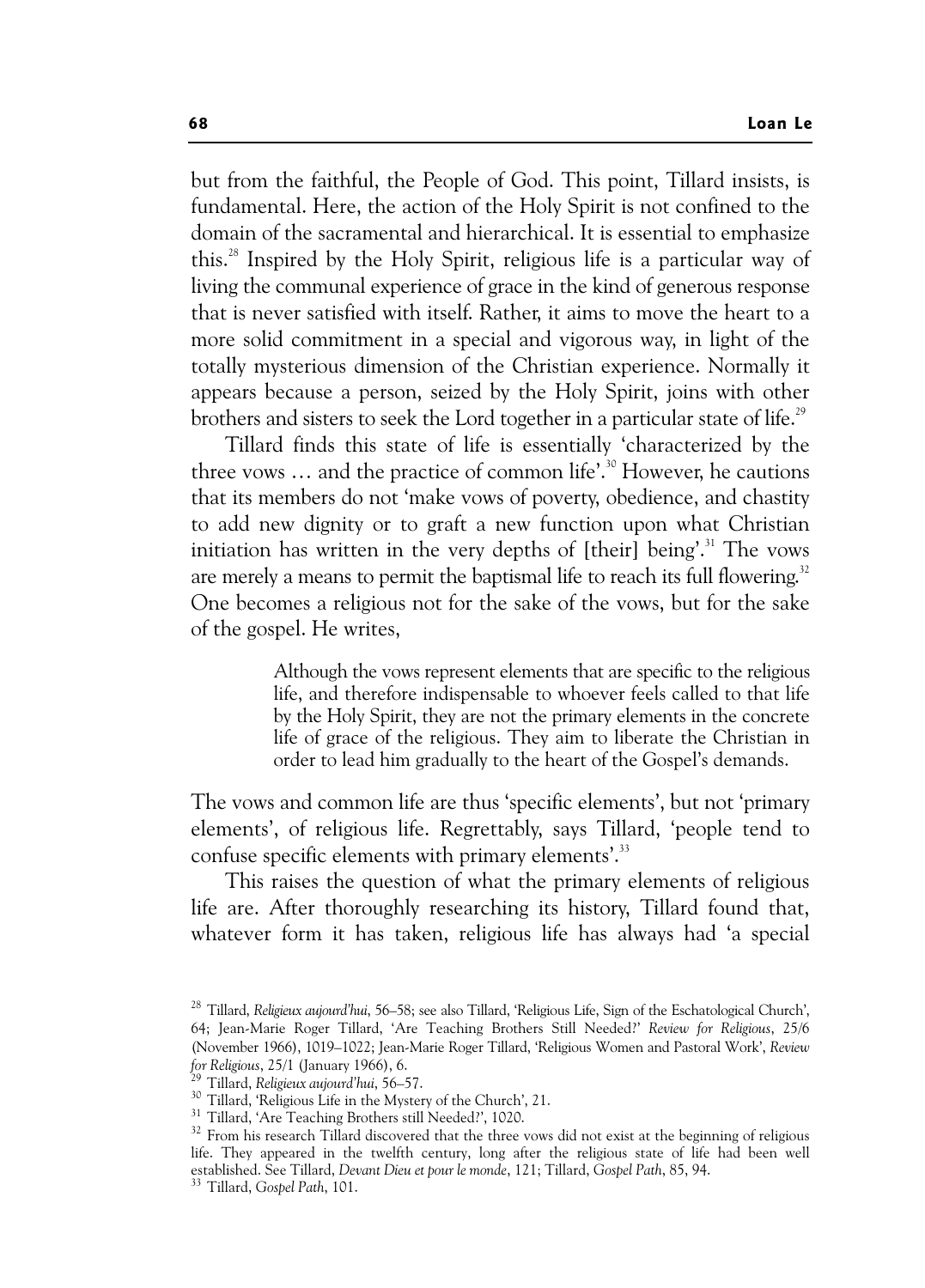feature'.34 For Tillard it is no longer acceptable to say that this special feature is 'a higher degree of perfection or a more genuine "imitation" of Christ'.<sup>35</sup> Every baptized person is called to be perfect.<sup>36</sup> The special feature, he emphasizes, 'does not stem from a moral or ethical hierarchy but from an existential way of appropriating and living our common kinship with Christ'. $37$  In other words, this is a question of living a special style of existence that enables one to embrace the whole of the gospel.<sup>38</sup>

From the gospel, Tillard distinguishes between two ways in which people may attach themselves to Jesus. The first is what he calls 'the usual way': they are called to live the evangelical life without abandoning their everyday life. The second is 'a special way', leaving their customary lifestyle in order to live the evangelical life in a more concrete and public manner.<sup>39</sup> Donald Maldari observes that 'without disparaging the "normal vocation", Tillard claims that the "special way" to follow Jesus literally required those disciples to adopt a radical attitude which the others did not'.<sup>40</sup>

For religious, this 'special way' seeks 'the one thing necessary', Jesus Christ—'he who suffices to fulfil what their whole life desires and yearns for'.41 Compared with 'the one thing necessary', all the other things that a person might strive to obtain are relativised. Tillard emphasizes that, in choosing religious life, people no longer base their lives on what is relative, but on 'the one thing necessary'.<sup>42</sup> The foundation of this existence is the whole of the gospel charter seen from a radical perspective. Tillard likens the gospel to an isosceles triangle whose inverted apex represents the demands of the Sermon on the Mount. Not all Christians base their existence on those absolute demands.<sup>43</sup> While every Christian

<sup>&</sup>lt;sup>34</sup> Tillard, 'Religious Life in the Mystery of the Church', 21. Tillard describes the various forms and the evolution of this state of life: 'the cenobitical life of St Pachomius in the fourth century, the monastic institution of St Benedict around the sixth century, mendicant orders in the twelfth century, congregations of clerks regular in the sixteenth century, institutes of simple vows in the following centuries. All of these show that diversity is no stranger to the religious state' (22).<br><sup>35</sup> Jean-Marie Roger Tillard, 'Religious in the Workyards of Men', *Lumen Vitae*, 31/1 (1976), 85.<br><sup>36</sup> Tillard, Gospel Path, 24.<br><sup>3</sup>

<sup>38</sup> Tillard, *Gospel Path*, 24. 39 Tillard, *Gospel Path*, 21. 40 Donald C. Maldari, 'The Identity of Religious Life: The Contributions of Jean-Marie Tillard Critically Examined', *Louvain Studies*, 14 (Winter 1989), 329; see Jean-Marie Roger Tillard, *Les Religieux aux coeur de l'église* (Montreal: Institut de Pastorale, 1967), 11; Jean-Marie Roger Tillard, 'Sequela Christi', *Spiritual*  Life, 18 (1972), 76–80; Tillard, Devant Dieu et pour le monde, 153–169 ; Tillard, Gospel Path, 19–26.<br><sup>41</sup> Tillard, Gospel Path, 22; see also Tillard, Devant Dieu et pour le monde, 193.<br><sup>42</sup> Tillard, Gospel Path, 24.<br><sup>43</sup>

religieuse', *Nouvelle Revue Théologique*, 91 (1969), 933–953.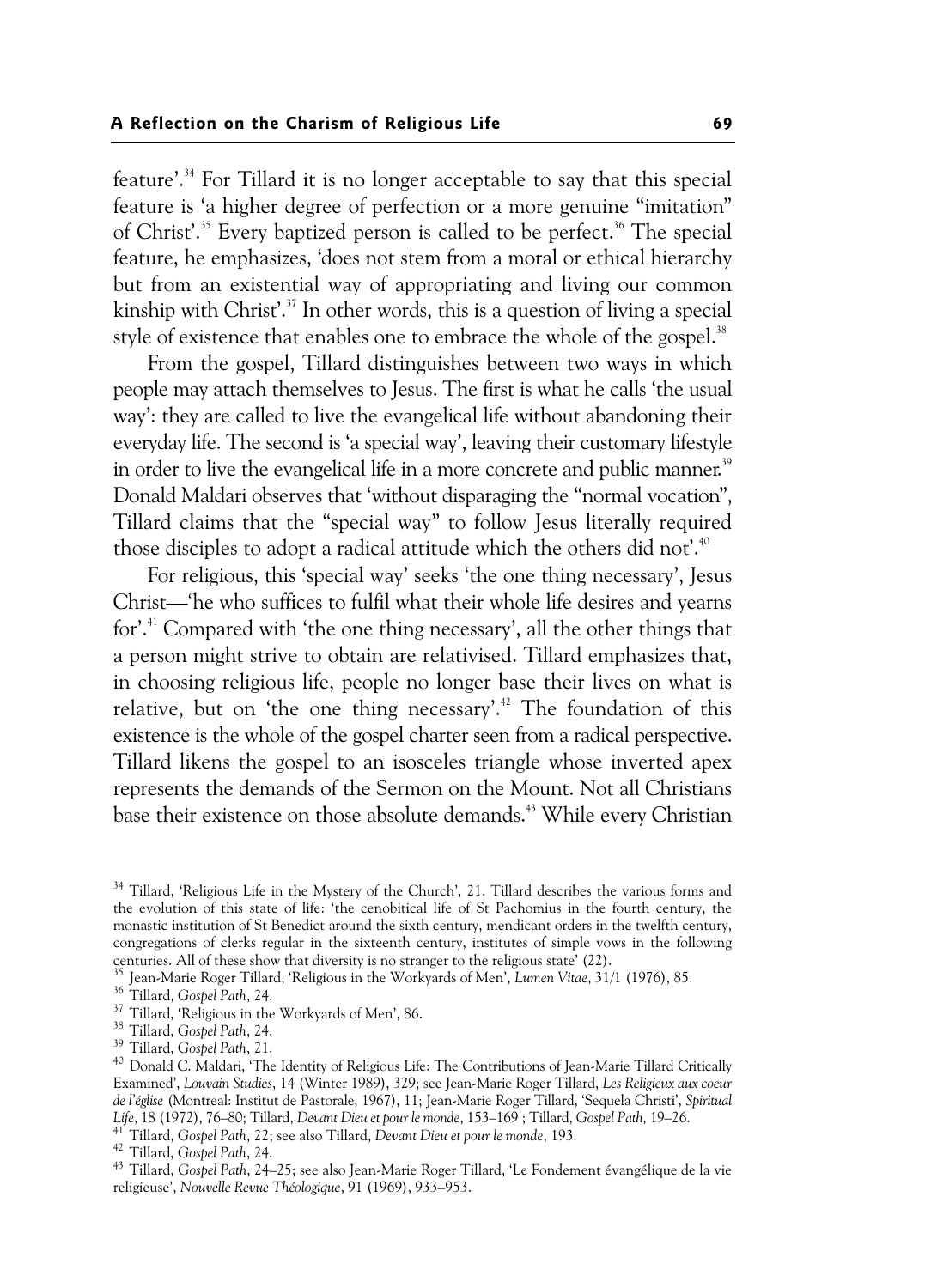is called by the Spirit to witness to the Kingdom and to serve it in various ways, religious locate their life

> … in a state where everything that can be required of every baptized person on certain occasions, becomes for [them] the daily norm, and [they centre their] entire existence on the perception of this transcendent and demanding value of the Kingdom.<sup>44</sup>

For Tillard, the religious state of life is initially a gift of God given to the Church by the Spirit. Born of the Holy Spirit of God, it shares in the mystery of God's communion with all people. Since it stems from divine generosity, the primary concern of this state of life is the commitment to the person of Jesus Christ, 'the one thing necessary', expressed in a relationship built on faith. This faith is not the one conceived in a dogma to be believed, but is an affirmation, a 'yes', embracing one's heart and the whole of one's existence—'Just like the bride's "I do" to her husband'.<sup>45</sup> This relationship is constituted by a charismatic call and a charismatic response of which the Spirit is the source.



<sup>44</sup> Jean-Marie Roger Tillard, 'The Theological Viewpoint: Religious Life, a Choice Rooted in Faith', in *Faith and Religious Life*, edited by Jean-Marie Roger Tillard and others (Ottawa: Canadian Religious Conference, 1971), 28; see also Tillard, *Gospel Path*, 24–25; Tillard, 'Le Fondement évangélique de la vie religieuse'.

<sup>45</sup> Tillard, *Gospel Path*, 20.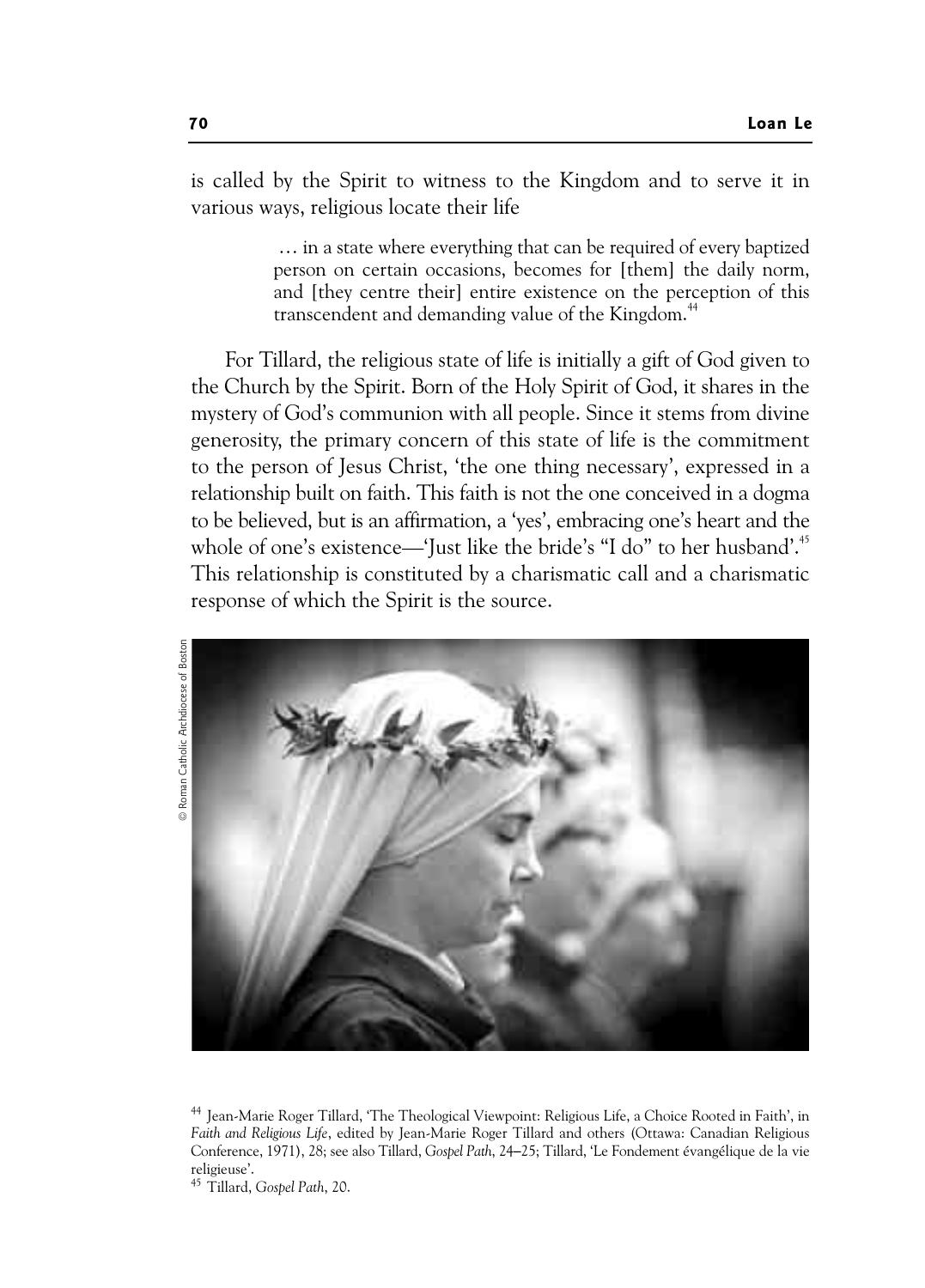#### *A Charismatic Call*

In Tillard's view, religious life is charismatic from its deepest source, beginning with a 'charismatic call'. It is charismatic in the sense that 'it is the Spirit alone who takes the initiative in the experience that leads a Christian to choose this type of life, and also that such an experience lies beyond the rational'.<sup>46</sup> To clarify the meaning of this charismatic call, Tillard turns to the experience of the Apostles, and links the very beginning of religious life to the first apostolic call.<sup>47</sup> For him, this call was mysterious, elusive and very demanding, as we see in the words of Scripture:

> And Jesus said to them, 'Follow me and I will make you fish for people'. And immediately they left their nets and followed him. (Mark 1:17–18; also Matthew 4:19–20)

> Immediately he called them; and they left their father Zebedee in the boat with the hired men, and followed him. (Mark 1:20; also Matthew 4:22)

> After this he went out and saw a tax collector named Levi, sitting at the tax booth; and he said to him, 'Follow me'. And he got up, left everything, and followed him. (Luke 5:27–28)

> Another of his disciples said to him, 'Lord, first let me go and bury my father'. But Jesus said to him, 'Follow me, and let the dead bury their own dead'. (Matthew 8:21–22; also Luke 9:59–60)

> Go, sell what you own, and give the money to the poor, and you will have treasure in heaven; then come, follow me. (Mark 10:21; also Matthew 19:21; Luke 18:22).

For Tillard, this call has 'the extraordinary, abnormal and irrational traits which characterize the irruption of the world of the Spirit'.<sup>48</sup>

It is Jesus who initiates this call. That is, the chosen persons do not ask to be chosen; rather it is Jesus himself who takes the initiative. Moreover, those who receive the call are not necessarily perfect; they are not necessarily better than others and may even be scandalous sinners. It is Jesus who suddenly invades the life of a person. Such an encounter challenges the whole of that person's being, leading him or her to follow

<sup>46</sup> Tillard, *There Are Charisms and Charisms*, 35–36. 47 Tillard, *There Are Charisms and Charisms,* 45. 48 Tillard, *There Are Charisms and Charisms*, 43–44.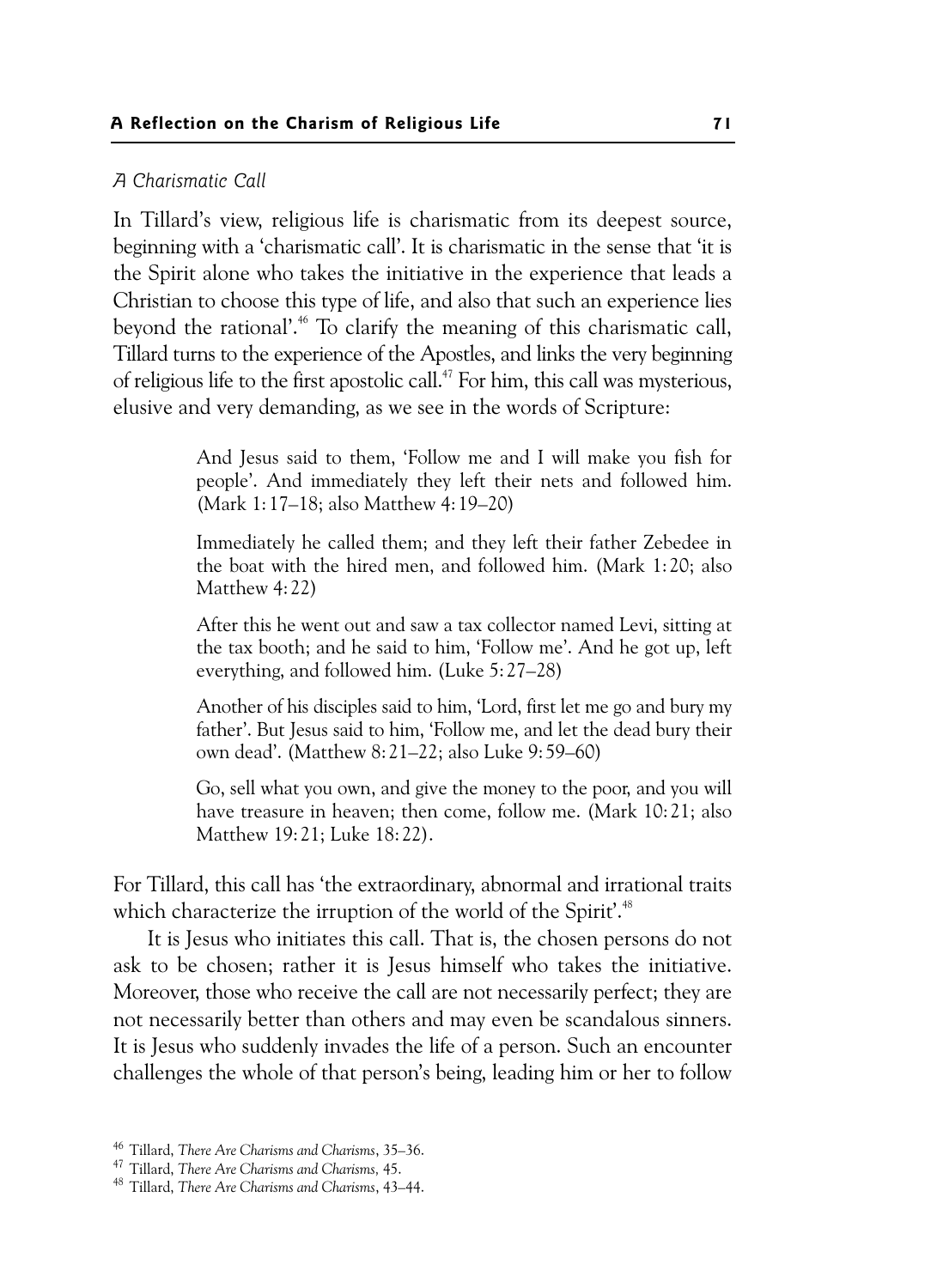Jesus in the service of the Kingdom. It is only through his Spirit that Jesus intervenes in the form of a charismatic event.<sup>49</sup> As Tillard explains,

> If we all agree that the word 'charism' signifies an activity of the Spirit and not of man, that it is a humanly perceptible manifestation of God's grace, a gift presupposing no previous merit on the part of the receiver, the experience of being seized by the Lord's power, the consciousness of thus entering into the mysterious economy of the eschatological times, then we must admit that the calling of the apostles—including Paul's vocation—can be understood only in the perspective of God's charismatic realm.<sup>50</sup>

For Tillard, the apostolic call in which the Lord, through his Spirit, asked the Apostles to live as witnesses to the gospel, was a charismatic call. A vocation to religious life is linked with this apostolic call.<sup>51</sup>

#### *A Charismatic Response*

A religious vocation involves a free response to being called. Tillard often describes this response as an act of faith coming from a charismatic

## *An experience arising from a deep encounter with God*

encounter with Christ. Through such an experience, God's call to leave everything and follow Christ awakens an initial reaction that then becomes the soil in which a person's decisions take root. This reaction is not essentially of a moral and practical order; it is primarily related to enthusiasm—an experience arising from a deep encounter with God within the soul of the person. For Tillard, the underlying 'enthusiasm is fundamentally doxological, adoring' and empowers the person to respond in faith.<sup>52</sup>

In order to discover how enthusiasm leads the person to decide to respond to such a call, Tillard examines two New Testament passages: the parables of the treasure and of the fine pearl (Matthew 13:44–46) which 'shed light on man's attitude in the encounter with Christ which reorients his life'.<sup>53</sup> Reflecting on the works of some exegetes on these parables, Tillard concludes that, '*because* of the attraction of the Kingdom and the joy it awakens' everything else is relegated to the background.<sup>54</sup>

<sup>&</sup>lt;sup>49</sup> Tillard, *There Are Charisms and Charisms*, 41–43.<br><sup>50</sup> Tillard, *There Are Charisms and Charisms*, 43.<br><sup>51</sup> Tillard, *There Are Charisms and Charisms*, 44–46.<br><sup>52</sup> Tillard, *There Are Charisms and Charisms*, 46.<br><sup>53</sup>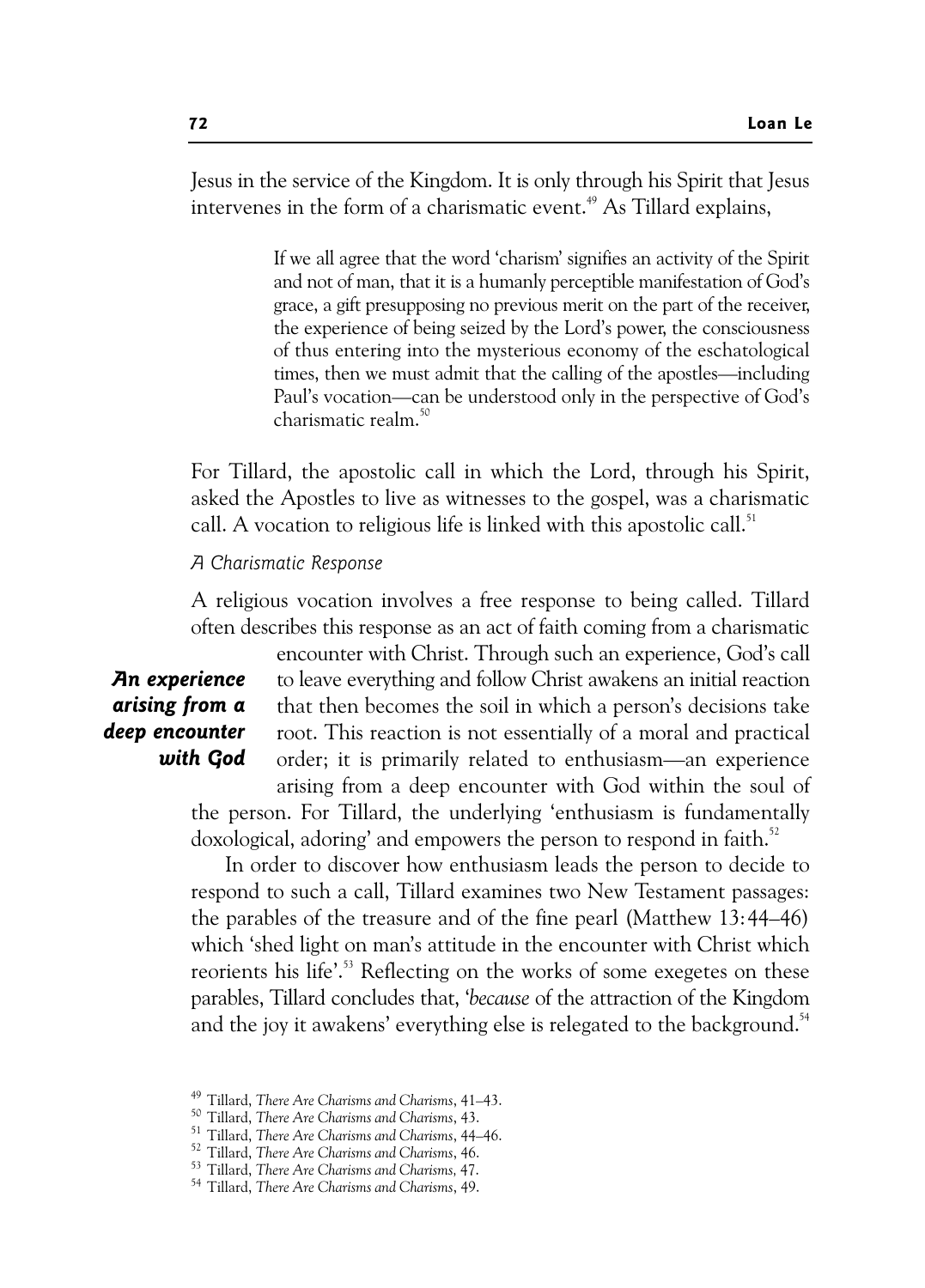There is a mysterious enthusiasm created by discovering the inestimable value of the Kingdom that brings joy to the person, and leads him or her to leave everything else behind to follow Christ. To put it quite simply, the radical decision the person makes at such a moment is akin to discovering the Kingdom and to the joy of the discovery.<sup>55</sup> He quoted Joachim Jeremias to support this point,

> When that great joy, beyond all measure, seizes a man, it carries him away, penetrates his inmost being, subjugates his mind. All else seems valueless compared with that surpassing worth; no price is too high, and the unreserved surrender of what is most valuable becomes a matter of course. The decisive thing in the double parable is not what the two men give up, but the reason for their doing so: the overwhelming experience of the greatness of their discovery. So it is with the Kingdom of God. The effect of the joyful news is overpowering; it fills the heart with gladness, making life's whole aim the consummation of the divine community, and producing the most whole-hearted self-sacrifice.<sup>56</sup>

For Tillard, the enthusiasm created by the attraction of the Kingdom and the joy that accompanies the call help us to understand Jesus' apparently abnormal and irrational demand: 'Whoever comes to me and does not hate father and mother, wife and children, brothers and sisters, yes, and even life itself, cannot be my disciple' (Luke 14:26). The mysterious enthusiasm and joy produced by their encounter with Jesus can alone explain the actions of the Apostles when they left everything and followed Jesus. Even when they would rather not follow him, as in the case of Peter on the shore of the lake (John 21:18), or when they rejected and excluded Jesus from their lives, as in the case of Paul, the experience of their encounter with Jesus turned their lives upside down.<sup>57</sup>

Such joy, Tillard emphasizes, is not to be equated with the kind of excitement we associate with pleasure, but it is the 'joy *en kuriô*' (in Christ); it is 'not simply a joy whose object is Christ, but one that finds its whole source and *raison d'être* in the dead and risen Christ'. Moreover, this joy does not come from an experience of piety or inner delight. As 'a manifestation of the Spirit', it is:

<sup>&</sup>lt;sup>55</sup> Tillard, *There Are Charisms and Charisms,* 47–48; see also Tillard, *Devant Dieu et pour le monde,* 61–67.<br><sup>56</sup> Joachim Jeremias, *Rediscovering the Parables (*London: SCM, 1963), 158, quoted in Tillard, *There* 

*Are Charisms and Charisms,* 48. 57 Tillard, *There Are Charisms and Charisms*, 49–50.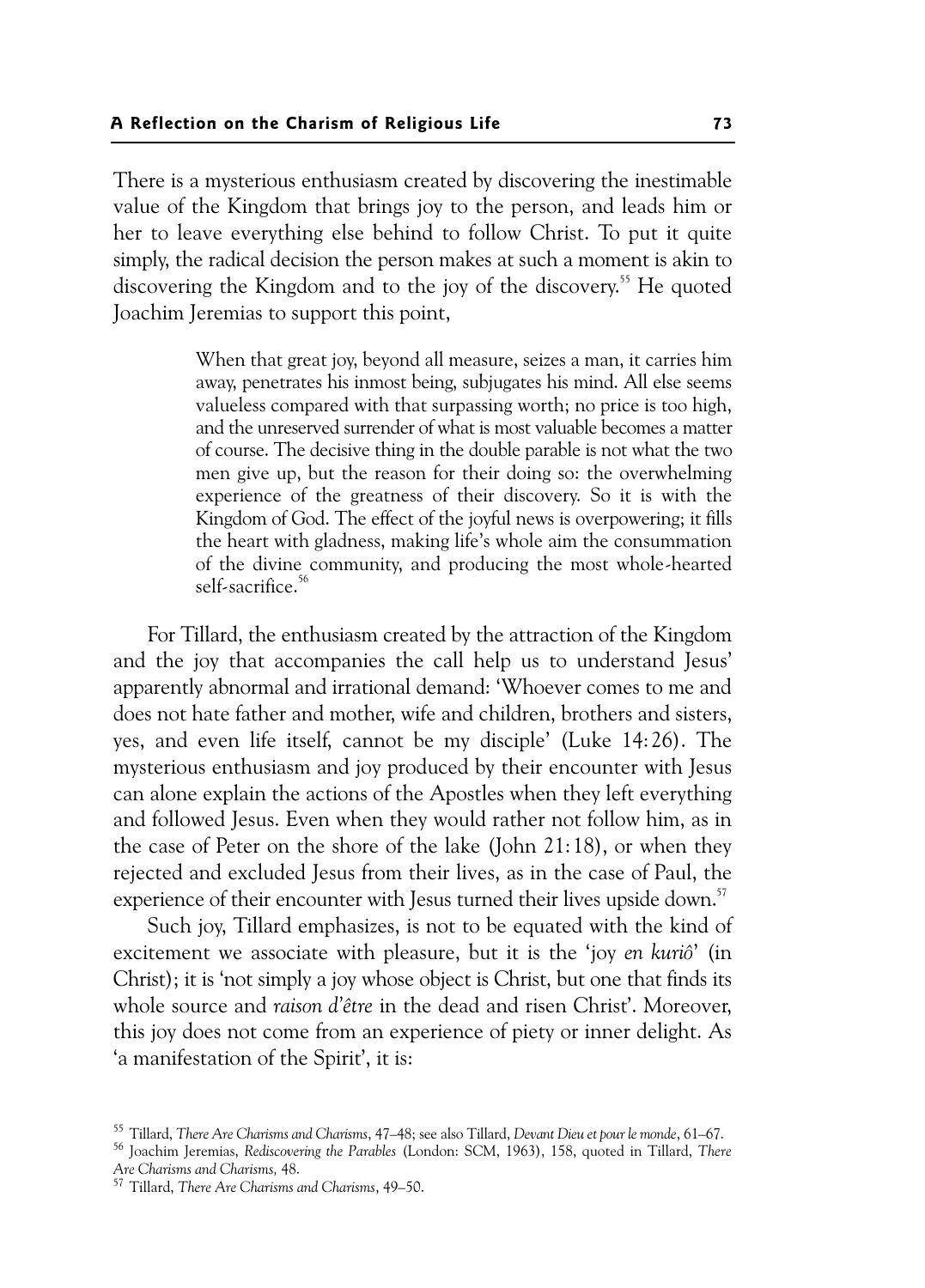… a realistic enthusiasm, if ever there was one; the enthusiasm associated not with a lighthearted, youthful joy just brushing life with its wings, but with a joy which—despite sufferings, failures and disappointments—springs from communion with the Lord Jesus.

This communion in faith is attained through the experience of a new life that springs from the paschal of Christ, 'otherwise it would not be the unquestionably *triumphant* joy which resounds here'.58

Religious who are seized by Christ in a mysterious moment that determines their life, immediately or gradually, in their 'following of Christ' will be embedded in a charismatic experience analogous to that of the Apostles. It is perhaps difficult for religious to say what initially attracted them to choose their state of life. The reasons may be different from person to person, depending on individual backgrounds and cultures.<sup>59</sup> Whatever the reason may be, it is their experience of enthusiasm for Christ which leads religious to put aside other realities and make a decision to follow him.<sup>60</sup> This experience is 'a moment of wonder before Christ' which inspires them to discover the key and compelling motivation for making such a choice. This motivation must be,

> … not a *for* … but a *because of* … and the object of this *because of* is none other than Jesus Christ. One does not become a religious *for* something, *with a view* to something; one enters the religious life *because of* Jesus Christ and his ascendency. The *for* will come later,



58 Tillard, *There Are Charisms and Charisms,* 50–51. 59 Tillard, *There Are Charisms and Charisms*, 29. 60 Tillard, *Gospel Path*, 34.

- 
-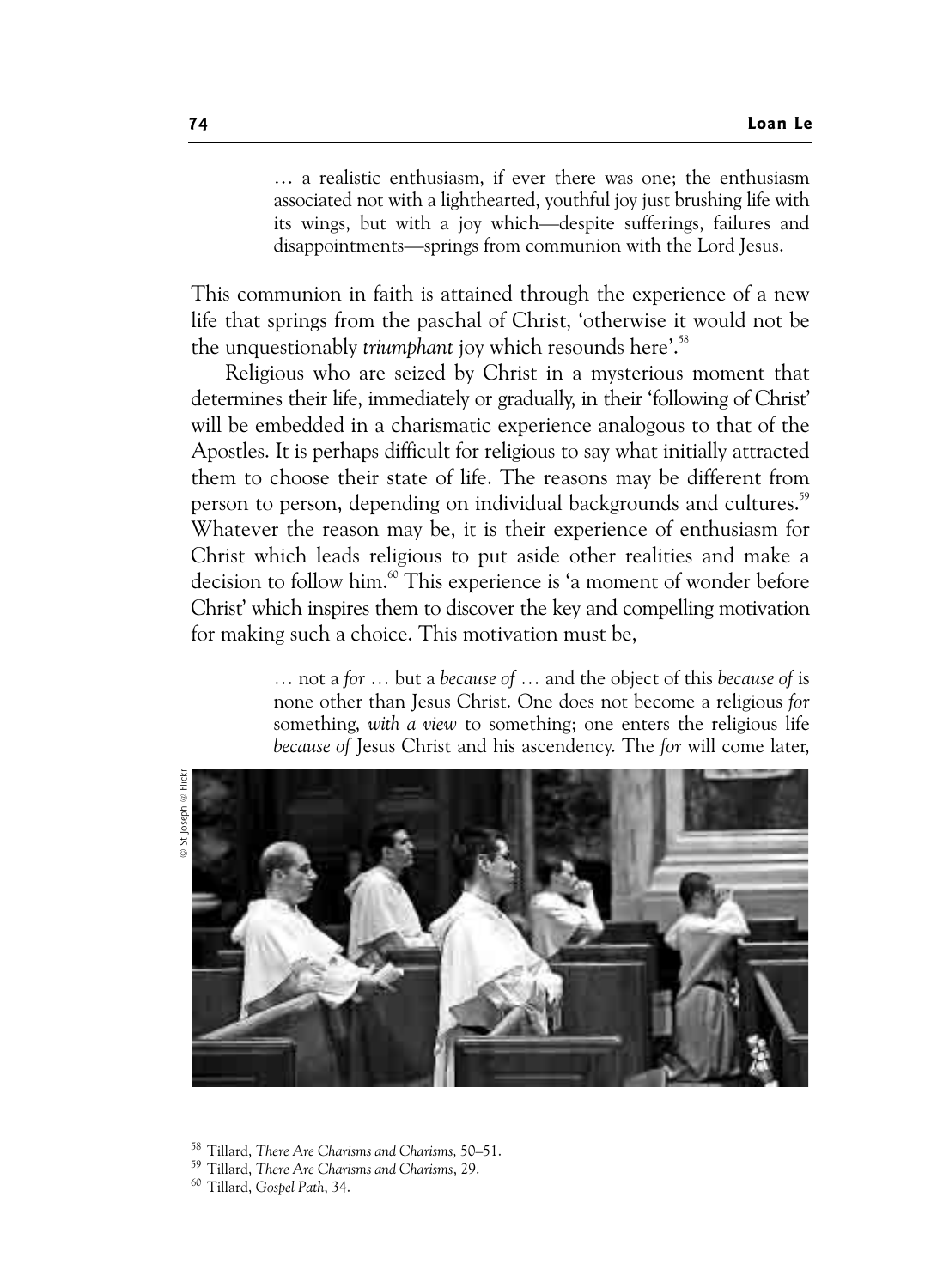necessarily, but in the radiance and as the evangelical fruit of the *because of*. 61

For Tillard, the moment of wonder before Christ also inspires the person's choice of a particular religious institute or a particular form of evangelical service of humanity that furthers a founder's vision.<sup>62</sup> It is through their understanding of the charism of a particular institute that believers usually recognise their personal call and realise that the Spirit is urging them to avail themselves of that grace to the best of their ability.63 If religious are not aware of this, they will never grasp the *raison d'être* of religious life and, having made a merely external act of profession, they will drag themselves through life in a meaningless way.<sup>64</sup>

The sense of wonder before Christ in unquestionably bound up with a significant aspect of the act of faith—that of contemplation; it is a charismatic experience.<sup>65</sup> For Tillard, this 'contemplative moment in which the "following of Christ" is grounded leans more towards pure faith' and differs totally from 'the tranquil, intellectual contemplation' which 'belongs to man's efforts to penetrate more deeply into the mystery of God'.66 He sees the former as a charismatic event:

> The encounter, possibly initiated in a group experience or in the collective enthusiasm of a 'charismatic' event, will be sealed as a profoundly genuine experience only in the silence, the joyful but secret silence, of the I-Thou relationship. And it is this moment of acknowledgement, of opening to the divine life, which is the contemplative moment …. A moment so essential to faith that, without it, faith becomes meaningless.<sup>67</sup>

For Tillard, the vocation to live the religious life belongs to this level of experience, an experience of faith. The nature of this experience, the quality of the religious life, depends upon the gaze of the heart 'that contemplates God because the person has been "seized by Christ"'.

<sup>&</sup>lt;sup>61</sup> Tillard, *There Are Charisms and Charisms*, 56.<br><sup>62</sup> Tillard, *There Are Charisms and Charisms*, 56–57.<br><sup>63</sup> Tillard, *Gospel Path*, 162.<br><sup>64</sup> Tillard, *There Are Charisms and Charisms*, 56–57.<br><sup>65</sup> Tillard, *There A* attempt to remonasticize the religious life, ... not the level of rites, of forms of prayer; it is of a wholly different level of existence ... that is, "the gaze of the heart, the mysterious presence of Christ in thick of action" (65).<br><sup>66</sup> Tillard, There Are Charisms and Charisms, 91–92.

<sup>&</sup>lt;sup>67</sup> Tillard, *There Are Charisms and Charisms*, 58.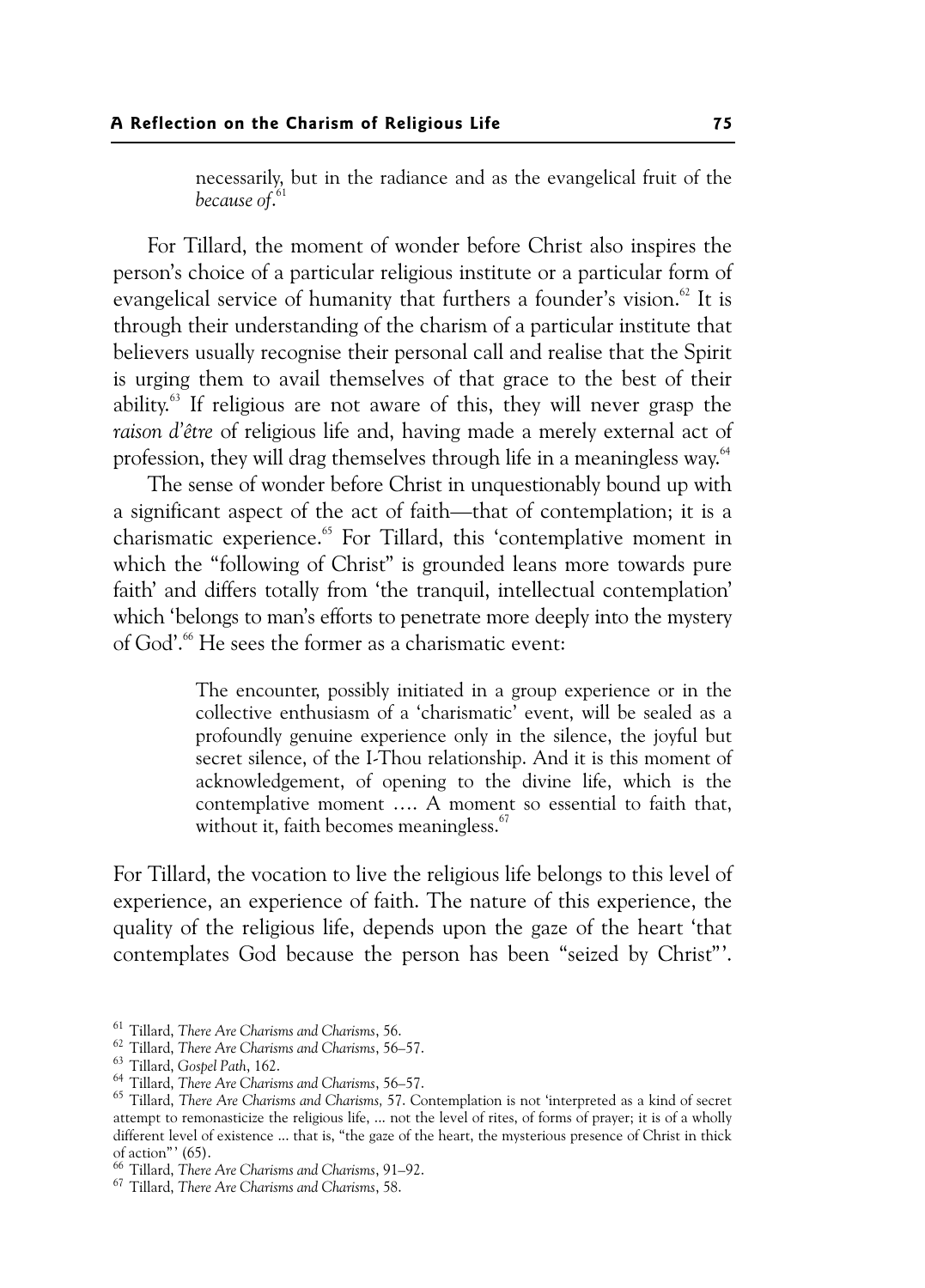This gaze 'belongs to a depth of the human mind that transcends the habitual level of the reasoning intelligence'.<sup>68</sup> It belongs to the field of intuition and, being bestowed by the Spirit, is entirely charismatic.

Therefore, the life of religious must be centred on faith; that is, faith must underpin their total adherence to God.<sup>69</sup> In Tillard's judgment, the life of lay Christians, irrespective of any reference to faith, is orientated towards the human adventure of marriage and of a profession or trade through which they can live generous and upright lives.<sup>70</sup> By way of contrast, religious life is centred on the core of faith; that is, faith must come first. Faith must be seen as 'the warp into which all the other threads are woven .… The threads, which are celibacy, poverty, community, obedience and austere living, presuppose that warp and cannot hold together without it'. If the warp is cut off, the whole meaning of existence for religious is lost.71 Significantly, 'faith must entail *praxis* and cannot do otherwise; *praxis* is the sphere in which it unfolds and deepens'.72

In short, the charism of religious life in Tillard's teaching can be interpreted as a charismatic experience in faith. It is God's special gift given, through the work of the Holy Spirit, to certain members of the faithful. It is a gift of a contemplative moment between a person and the Lord—'an I-thou relationship', calling that person to follow Christ absolutely in a special way for the glory of God and the good of others, while at the same time enabling the person to respond to the call throughout his or her entire life.

#### *'Come, Follow Me!'*

Every authentic charism implies a certain combination of genuine originality and special initiative for the spiritual life of the Church. An authentic following of Christ, for religious, must be continuously rooted in the contemplative moment that is grounded in faith, not just in the early days of living the religious life, but when, like Simon Peter, they repeat with tears and in sufferings the initial 'yes' that determined the course of their life. This is an experience of the enthusiasm of the mystic, thirsting for the Lord even when frightened by the dark of doubt and

<sup>68</sup> Tillard, *There Are Charisms and Charisms*, 71. 69 Tillard, 'Theological Viewpoint', 36.

<sup>&</sup>lt;sup>70</sup> Tillard, 'Theological Viewpoint', 21.<br><sup>71</sup> Tillard, 'Theological Viewpoint', 22; see Tillard, Gospel Path, 26.

<sup>&</sup>lt;sup>72</sup> Tillard, There Are Charisms and Charisms, 71; see Tillard, *Gospel Path*, 49–73.